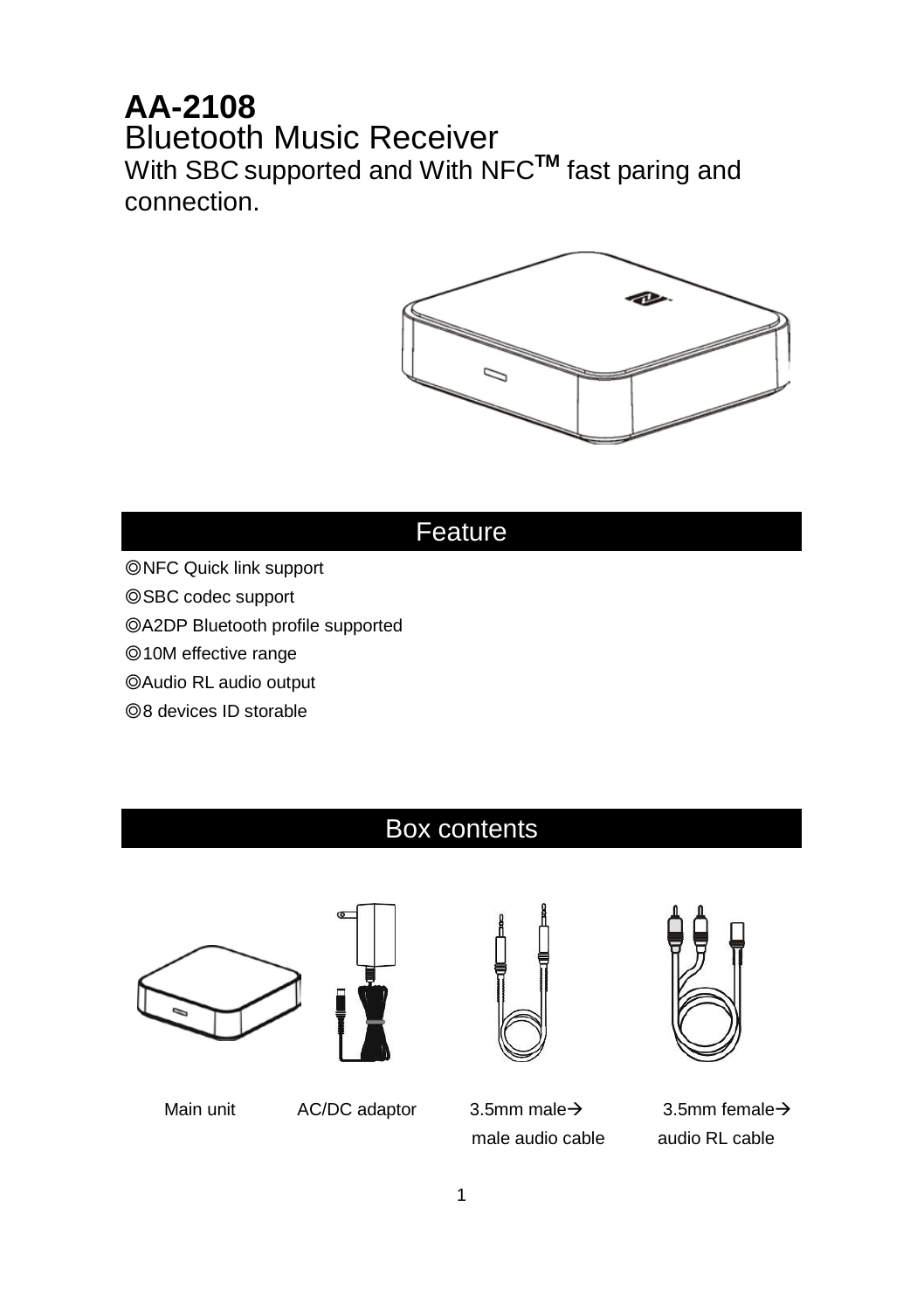## Outlook and connectors



# Setup your AA-2108

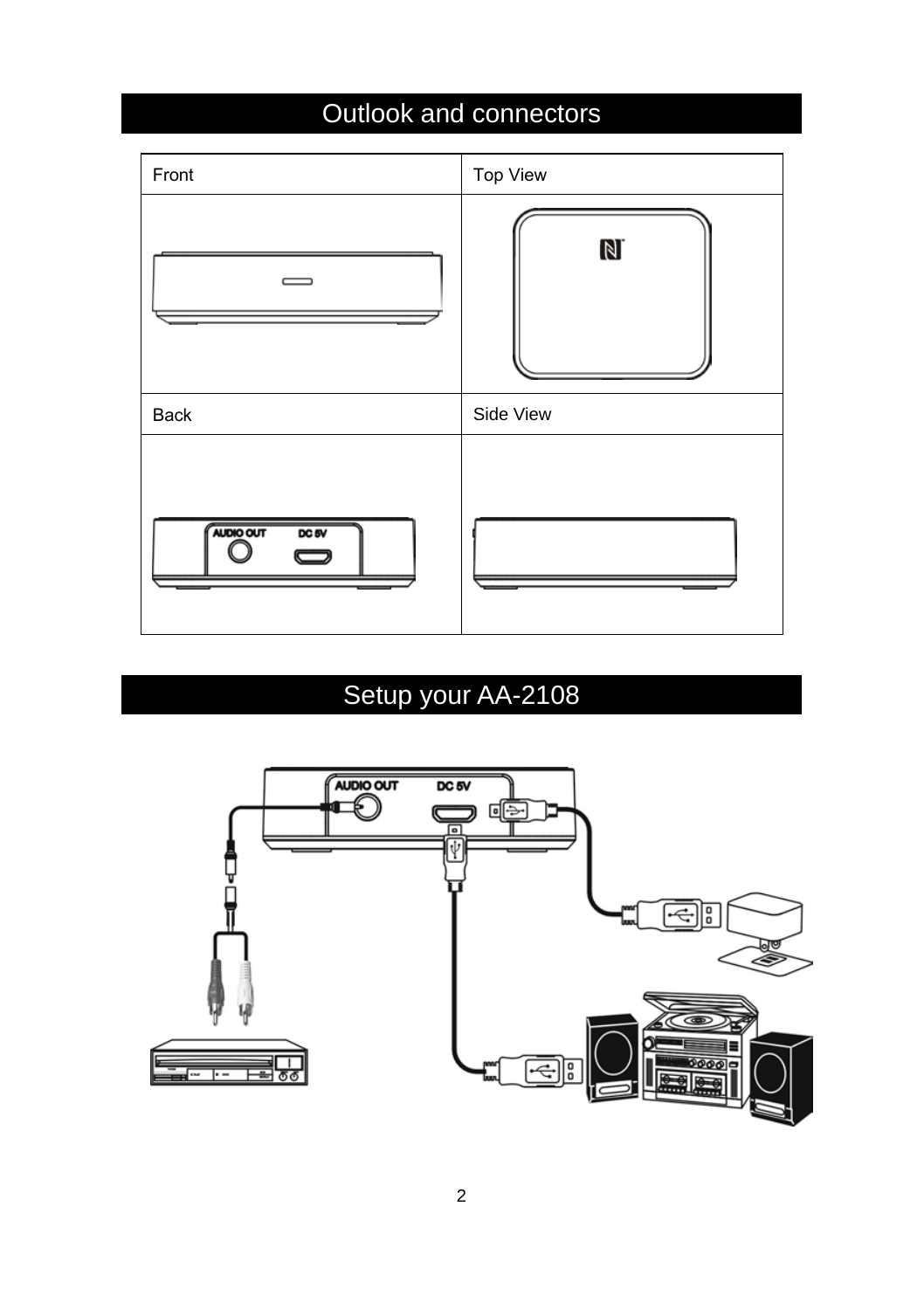### **Analogue connection**

- 1. Connect one 3.5mm end of the include audio to headphone jacket on the AA-2108
- 2. Connect the other end to an audio input on your home stereo system (3.5mm or 3.5mm  $+$  3.5mm $\rightarrow$  2 RCA). Consult your stereo user's manual for more information on how to accomplish this.
- 3. Consult your stereo user's manual for more information on how to accomplish this.
- 4. Connect USB A to micro USB adaptor cable, the micro USB end to the micro USB jacket of AA-2108, USB Type-A connector to the USB port of your Audio Video Device or you can connect to an AC Adaptor with USB port (option), the AC end to any AC outlet.
- 5. The LED light will flash once to show the unit is powered and ready for being paired for your devices.

## NFC Fast connection and Pairing of AA-2108

Before you can use this feature, you need to check your Smartphone or tablet with NFC function and the operational system is Android 4.1 and above.

Start the NFC function.

STEP1: Check the Android operational system









Tab the "setting" Choose "about Device" Make sure android version Is 4.1 or above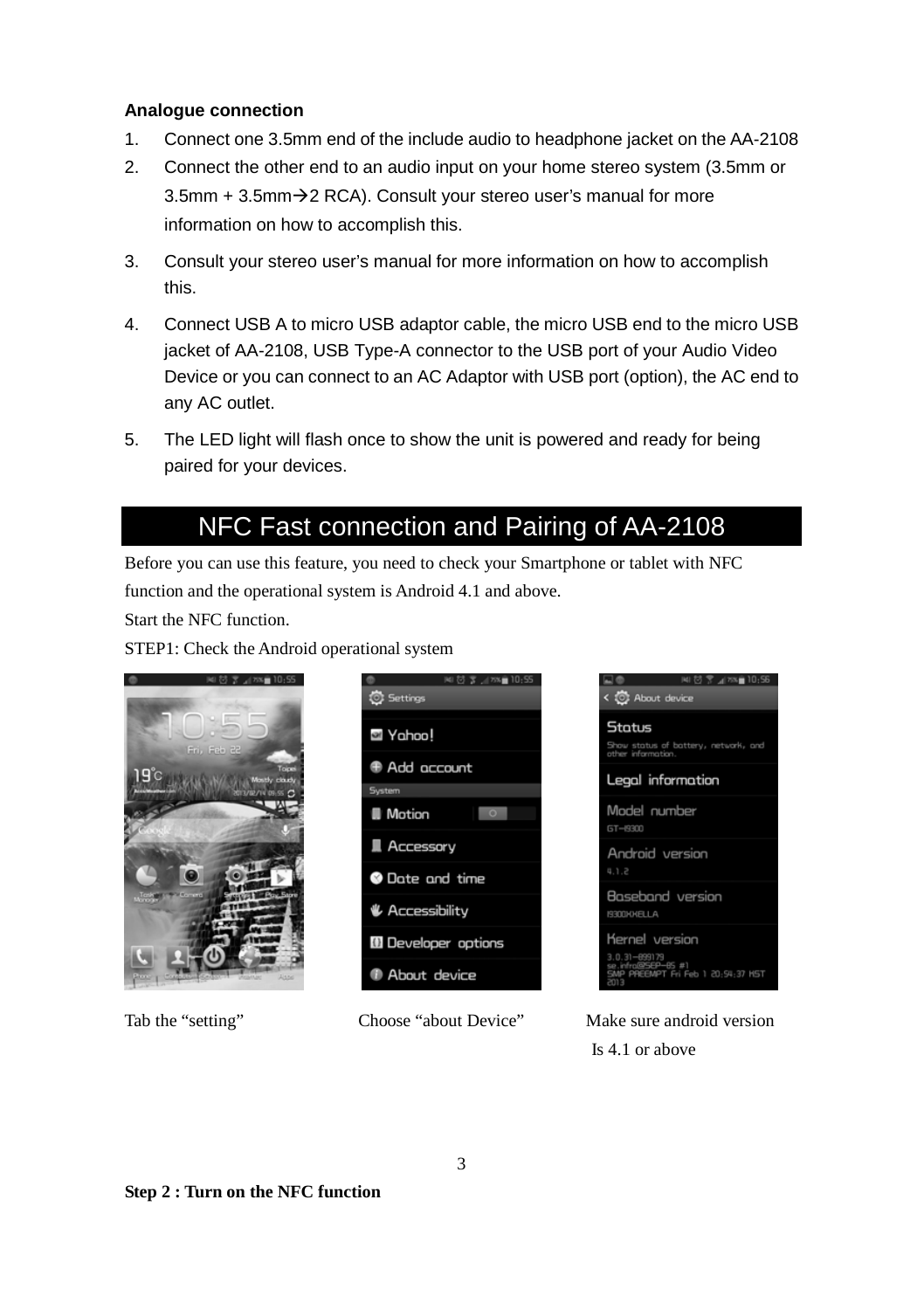

### **Step3: Fast Connection using NFC**



TAP the Smartphone to BTR Pairing First Connection, if connected \*The message will pop up you can play music now Please choose YES \*Some device will pop up Some will not



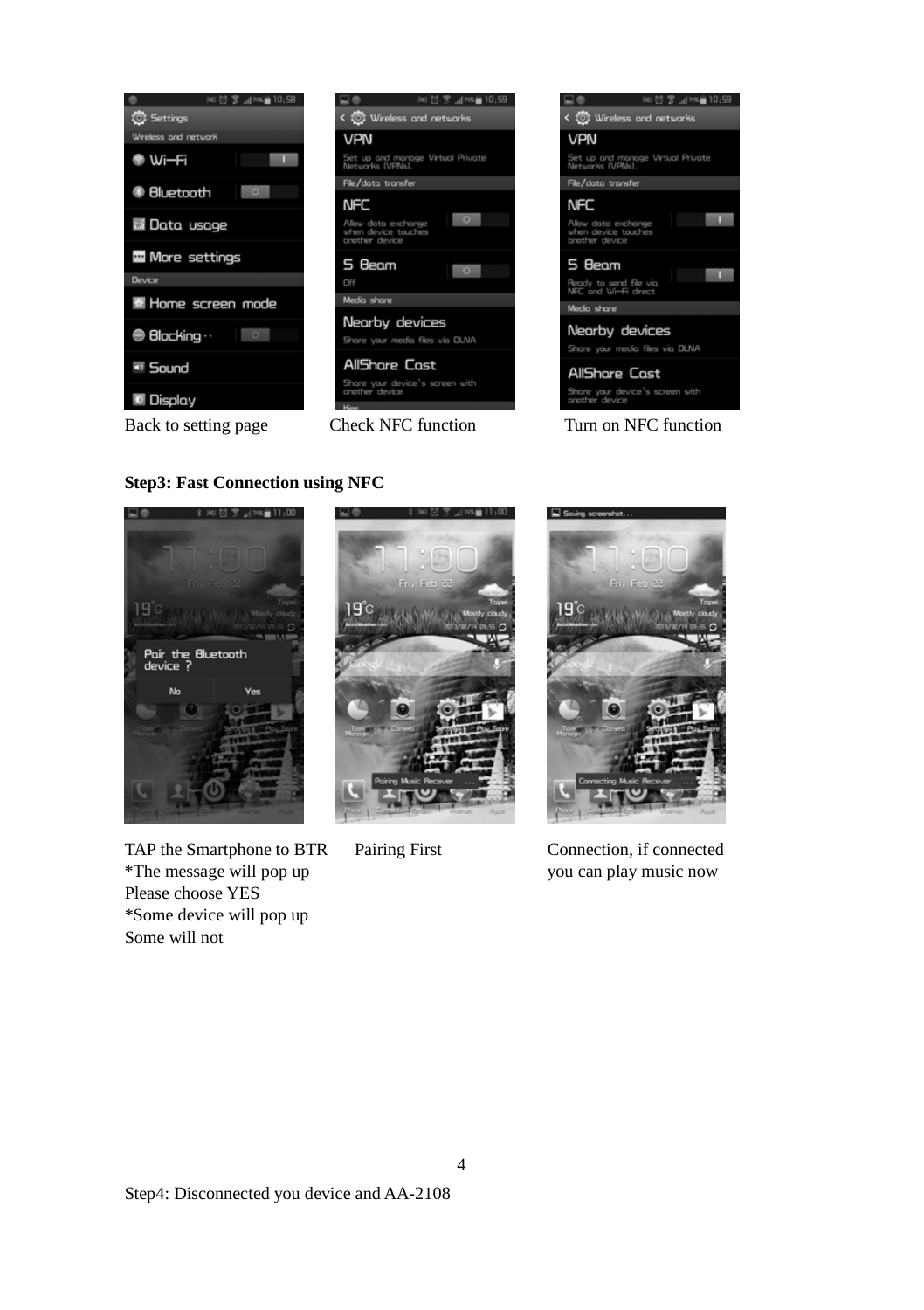

If you wan to disconnect, you need to tap the Smartphone toAA-2108 again. Then the connection betweenAA-2108 and your device will off.

# Pairing your AA-2108 with No NFC device

### **iPad/iPhone/iPod touch**

1. Go to Bluetooth manager of your iPad/iPhone/iPod touch by the following steps



a .From your iPad/iPhone/iPod touch home page, tap "setting"

| irog e  | 上十8.59                      | $\lambda$ $\equiv$ |
|---------|-----------------------------|--------------------|
|         | <b>Settings</b>             |                    |
|         | <b>Airplane Mode</b><br>OFF |                    |
| ç       | Wi-Fi 3F-SHOWROOM >         |                    |
| $\circ$ | <b>Notifications</b>        | ๖                  |
|         | <b>Location Services</b>    | On $\geq$          |
|         |                             |                    |
|         | Sounds                      | $\mathbf{r}$       |
| óн.     | <b>Brightness</b>           | $\mathcal{P}$      |
| È₩É     | Wallpaper                   | $\mathbf{\hat{}}$  |
|         | General                     | ٠                  |

b. Inside Settings tap on "General"

| iPod <sup>2</sup>       | 上午8:59  |            |               |  |
|-------------------------|---------|------------|---------------|--|
| Settings                | General |            |               |  |
| About                   |         |            | ⋟             |  |
| <b>Software Update</b>  |         |            | $\mathcal{P}$ |  |
| Usage                   |         |            | ๖             |  |
|                         |         |            |               |  |
| <b>Network</b>          |         |            |               |  |
| <b>Bluetooth</b>        |         | Off >      |               |  |
| iTunes Wi-Fi Sync       |         |            | ⋝             |  |
|                         |         |            |               |  |
| <b>Spotlight Search</b> |         |            | $\mathbf{r}$  |  |
|                         |         |            |               |  |
| Auto-Lock               |         | 1 Minute > |               |  |
|                         |         |            |               |  |

c. Inside General tap on "Bluetooth"







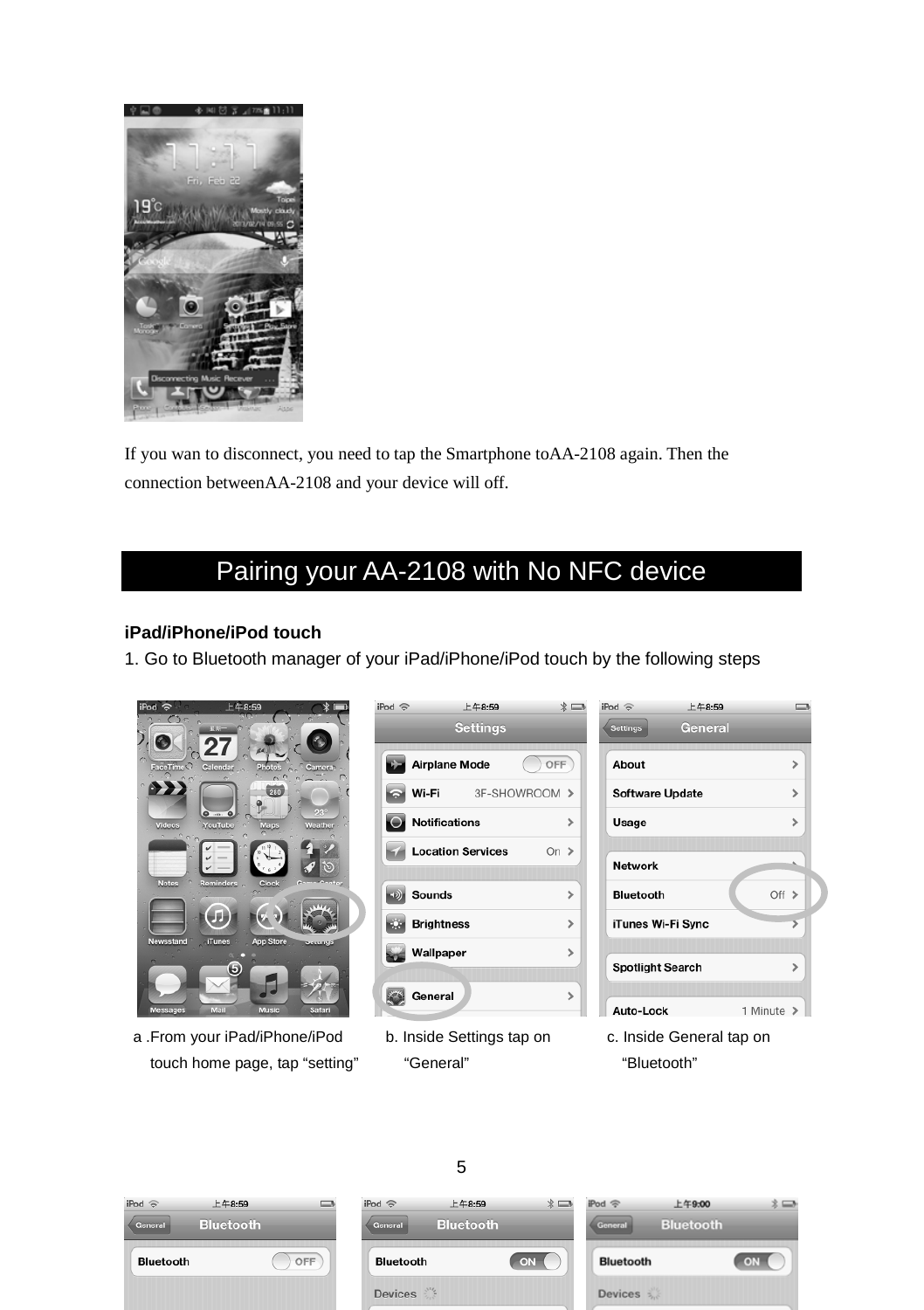### 2.Turn On the Bluetooth function

| iPod 令                | 上午9:00           |             | $*$ |
|-----------------------|------------------|-------------|-----|
| General               | <b>Bluetooth</b> |             |     |
| <b>Bluetooth</b>      |                  | ON          |     |
| Devices               |                  |             |     |
| <b>Music Receiver</b> |                  | Connected 2 |     |
|                       | Now Discoverable |             |     |
|                       |                  |             |     |
|                       |                  |             |     |
|                       |                  |             |     |
|                       |                  |             |     |
|                       |                  |             |     |

3.Your iPod/iPhone/iPad will auto searching available device. You will see "Music Receiver" then Tap on it.

6

4. Enter "0000" when the player asks for PIN code(some device need not to input PIN). This will allow the iPad/iPhone/iPod touch to pair with "Music Receiver"

5. Your iPod/iPhone/iPad connected to AA-2108 Now. And you can play music from your iPod/iPhone/iPad.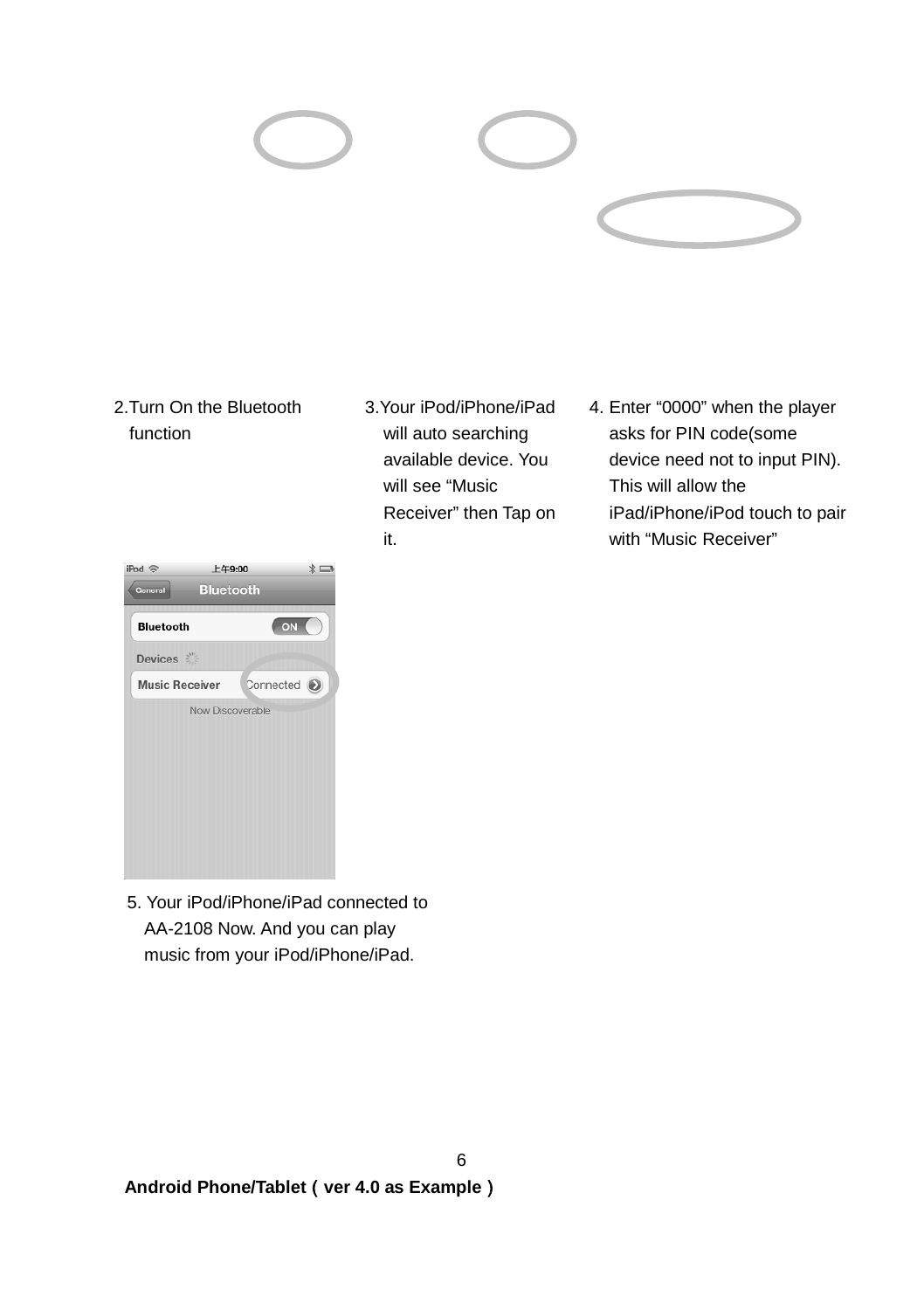### 1. Go to Bluetooth manager of your smart phone by the following step



a. From your smart phone home page, tap on "setting"

| Wireless and network<br>Wi-Fi | Wi-Fi<br>Wi-Fi networks<br>3F-SHOWROOM |
|-------------------------------|----------------------------------------|
|                               |                                        |
|                               | ۹ň<br>Connected                        |
| -uetooth<br>o                 | $d\rho_1$ , It<br>Not in Ige           |
| b.                            | اللافع<br>. quest<br>Not in range      |
| More settings                 | DSL-6641K<br>Not in range              |
| Device                        | Guest<br>Not in range                  |
| <b>B</b> Sound                | <b>RSZ-OFFICE</b><br>Not in range      |
| Display                       | ZyXEL<br>Not in range                  |
| Mallpaper                     |                                        |
| Power saving                  |                                        |
| Storage                       |                                        |
| Battery                       |                                        |
| Application ma                |                                        |
| Personal                      |                                        |

b. Inside the setting, turn on The Bluetooth

 $\partial$  scan  $\equiv$ .



c. Bluetooth is turned on



- 2. Searched Bluetooth Devices will show up, please tap on "Music Receiver"
- O serings Windows and a Dispostmantin  $\begin{array}{r} \text{Bluetcooth} \\ \begin{array}{r} \text{GT-P3113} \\ \text{Biociniche to} \end{array} \end{array}$  $W_2$  $\circ$   $\overline{\quad}$   $\overline{\quad}$  $\bigcirc$   $\frac{B}{\sqrt{2}}$  $n^{\text{Mus}}$ **BET** Data usage More settings  $E<sub>0</sub>$  Sound **Ed** Display Wallpaper **B** Power saving **目** Storage **Ell** Battery Application m  $0.5101 - 0.210$
- 3. Enter "0000" when the player asks for PIN code (some device need not to enter the PIN).

| C Settings                                                                        | $\frac{a}{a^2}$ Scan $\equiv$                                                                                                                                                                        |
|-----------------------------------------------------------------------------------|------------------------------------------------------------------------------------------------------------------------------------------------------------------------------------------------------|
| <b>Wireless and network</b><br>Wi-Fi<br>Rluetooth                                 | Bluetooth<br>$\Box$ GT-P311n<br>- to paired devices<br>Only<br>Pairr Jevices<br>$\bigcap_{\text{cyclic Receiver}} \frac{1}{2\sqrt{2}} \bigcap_{\text{cutoff to median} } \frac{1}{2}$<br>Available o |
| Data usage<br>More settings<br><b>Device</b><br><b>CB</b> Sound<br><b>Display</b> | $\Box$ Nokia 6267                                                                                                                                                                                    |
| Mallpaper<br>Power saving<br>Storage<br>Battery<br>Application ma<br>Personal     |                                                                                                                                                                                                      |

**4. Once paired, the blue LED light on the AA-2108 will flash once. The Blue LED will keep lighted when a connection is established And In your Smartphone there is showed "connected to media audio"**

### **Note:**

**Some devices, such as iPhone, will connect immediately after pairing so the LED will ON. Other devices, such as notebook, may ask you if you wish to connect and LED will go off after pairing until a connection is established.**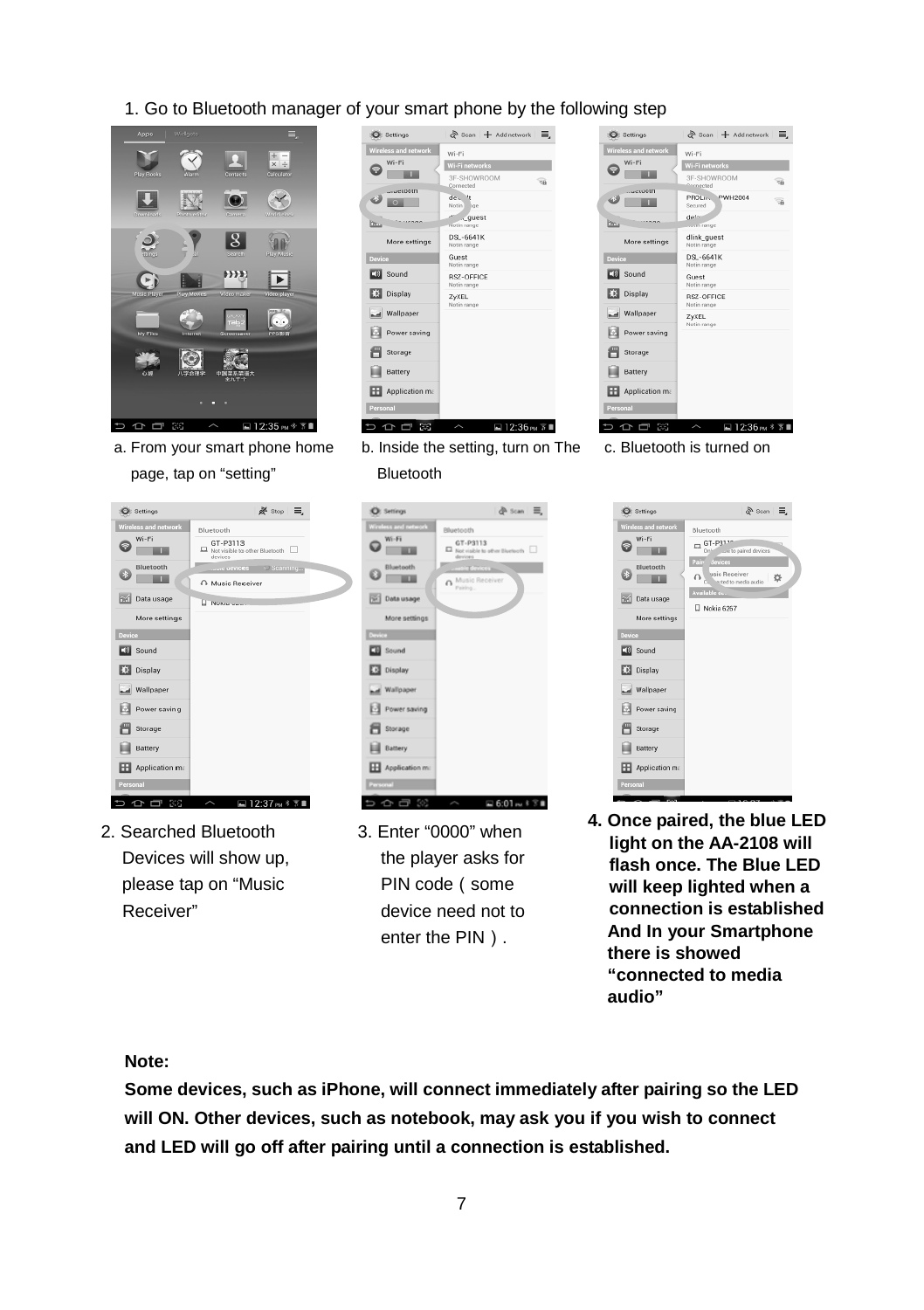Although the AA-2108 can only play music from one device at a time, it is capable of being paired to up to 8 devices. It means that you have to enter the PIN code once for each device.

You can play the music now. Just play music on your device as you normally would and the sound will come out from your stereo system.

**Note: the effective range of AA-2108 is 33 feet(10M**) **(light of sight). If you hold and wear the Smartphone or tablet and cover the Bluetooth antenna, the distance will be shorter.**

### **Reconnecting your device**

If you move out of range or turn off the Bluetooth feature on you iPad/iPhone/iPod touch or Smartphone, AA-2108 will disconnected from your device. To reconnect, simply open the Bluetooth manager and tap on the "Music Receiver", then you do not need to input PIN again, the connection will be done automatically.

### **Adding a new phone or tablet**:

If you want to switch from one device to another, please follow these steps

- 1. End the existing Bluetooth connection with connected device.
- 2. The AA-2108 can now be connected with another device such as iPad/iPod/iPhone or Smartphone or tablet.
- 3. Follow the section "Pairing the AA-2108" to connect a new device.

### **Out of range or lost signal:**

When the paired phone or device away from receiver (33 feet) or there is something blocking the Bluetooth signal. The LED light will go off, it means the connection between device and AA-2108 is lost. To avoid a lost connection:

- 1. Move the music device back into range ( within 33 feet), and make sure there's a clear line of sight and there are no obstructions between AA-2108 and device.
- 2. Within 15 seconds, the connection will automatically be reestablished and LED will turn on
- 3. If the connection is lost for more than 15 seconds, you need to reconnect the device and AA-2108 again. Please follow the "Reconnect Your Device" section.